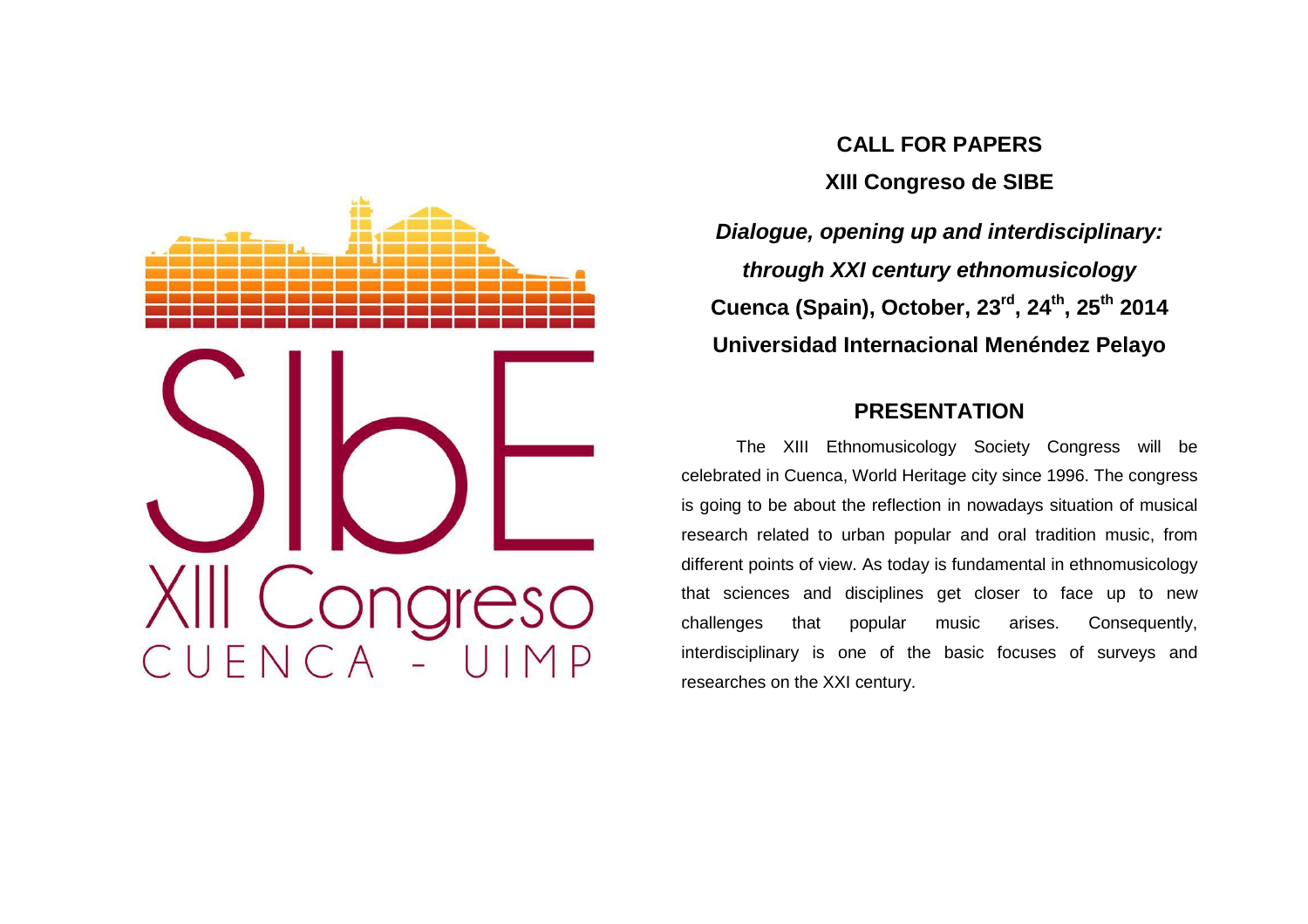Furthermore, new education laws for primary and secondary school, approved by different governments, continue pushing music into the background, so we considerate as a priority objective the importance of the didactic of music in the society. In this sense, it is important to underline the relevance of new pedagogic trends that have into consideration urban popular and oral tradition music.

 Another fundamental focus of this congress consists in the analyse of the situation of music in contemporary societies and new ways of creation, diffusion and consumption. As ethnomusicologist research is experimenting and showing new methodological approaches to its aims of study.

 Finally, musical management also deserves our reflection. To know the way in which concerts, festivals and other musical events are organised, is something fundamental to bring closer to new audiences. In this way, the congress is also about the changes that industry and consumption are currently suffering.

### **TOPICS**

- 1. **Oral tradition music**: recuperation, conservation and management of cultural and musical heritage.
- 2. **Music and education; didactic of music:** educational innovation around urban popular and oral tradition music.
- 3. **Interdisciplinary and methodologies of ethnomusicologist investigation in the XXI century.**
- 4. **Industry, mass media and new ways of musical consumption.**
- 5. **Popular urban music and identities in process.**
- 6. **Music management in the XXI century: festivals, concerts, audience, industry and musical consumption.**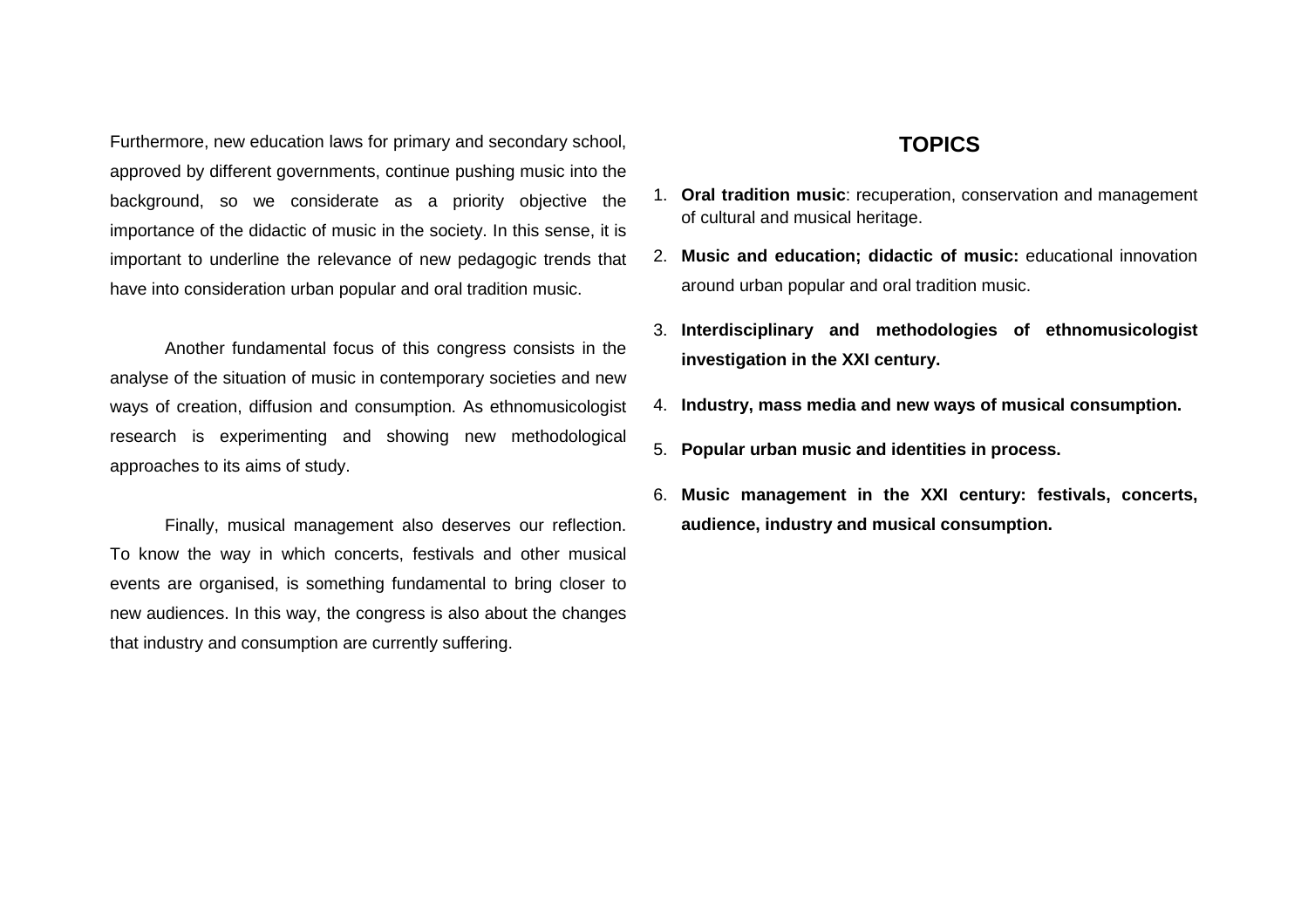#### **PROPOSALS**

Participation proposals can be in the form of communications, posters or panels. These are the rules for proposals presentations:

- Participation proposals will include the title, the kind of participation, author's name and surname, institutional affiliation, contact and an about 300 words resume.
- Proposals have to be sent, as a Word file, or similar, attached to this email: cuenca2014@sibetrans.com. **The deadline is May 20th, 2014.**
- Languages admitted in the congress are Spanish, English and Portuguese.
- Scientist Committee will asses all proposals and **on July, 2014 will communicate de decision to their authors**.
- XIII SIBE Congress lets the presentation of collective panels previously organised, with three or four communications that share the subject matter. The coordinator will present the proposal, sending the title, a no more than 150 words presentation, the names and surnames of the persons than participate in it and their communication proposals, and a no more than 300 words global resume that has to include all the communications in the panel.

#### **STRUCTURE**

#### \* **PLENARY LECTURES**

\* **COMMUNICATION SESSIONS STRUCTURED IN THE CONGRESS SUBJECT MATTERS:** Communications will be presented in oral expositions in no more than 20 minutes and later time for collective discussion. These sessions will include collective panels, organised as working groups that will discuss, previously to the congress, different contributions and the working group responsible will coordinate this. Congress presentations will be set in a roundtable.

**\* POSTERS**: Poster presentations will have the same value than communications for all purposes (curriculum, publication of proceedings, etc.). During congress days there will be a permanent space for their exhibition and there will be a session for public presentation and discussion of resumed researches on the posters. This is the recommended option for works in progress and doctoral researches.